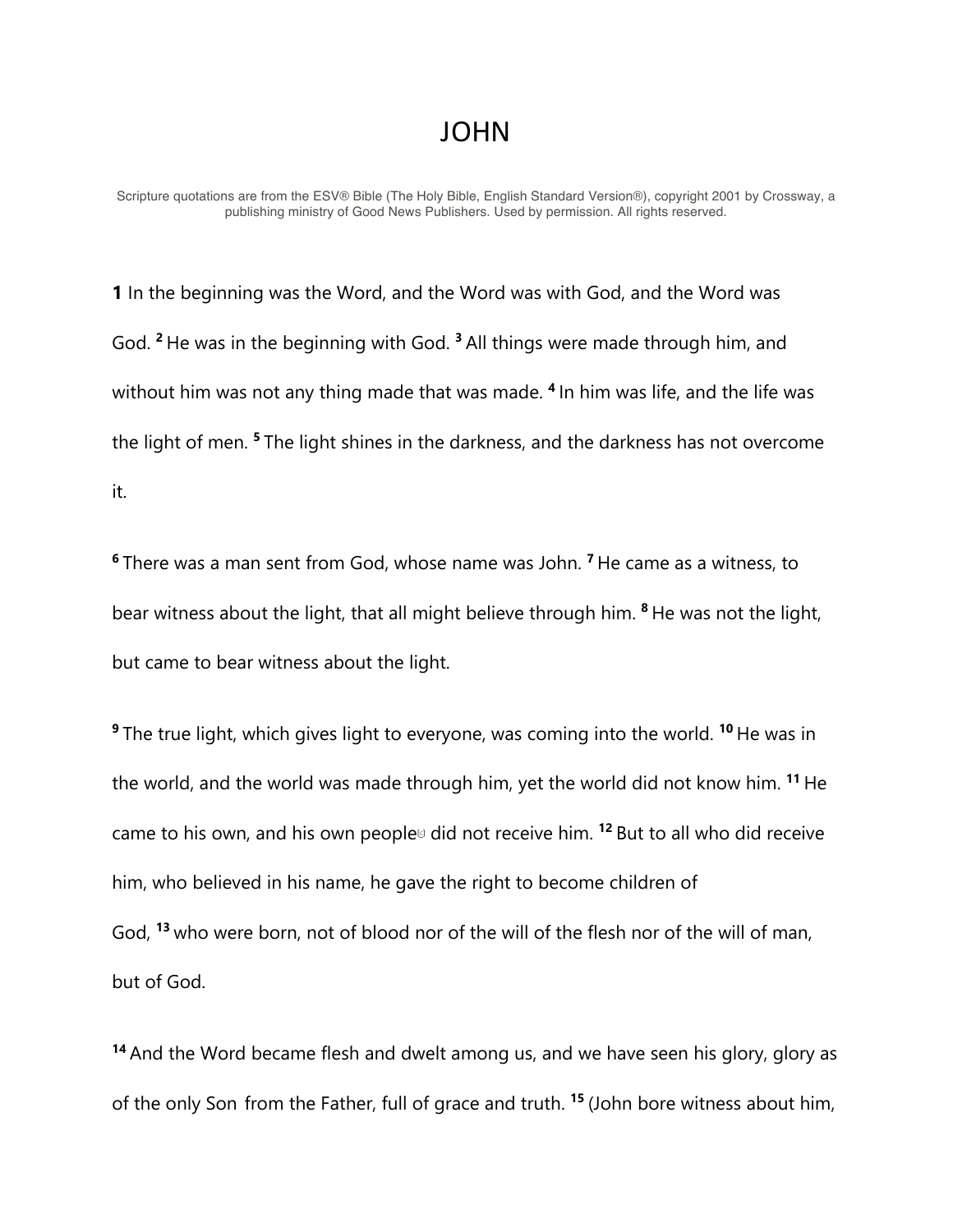and cried out, "This was he of whom I said, 'He who comes after me ranks before me, because he was before me.'") **<sup>16</sup>** For from his fullness we have all received, grace upon grace.[e] **<sup>17</sup>** For the law was given through Moses; grace and truth came through Jesus Christ. <sup>18</sup> No one has ever seen God; the only God,<sup>[1]</sup> who is at the Father's side, he has made him known.

**<sup>19</sup>** And this is the testimony of John, when the Jews sent priests and Levites from Jerusalem to ask him, "Who are you?" **<sup>20</sup>** He confessed, and did not deny, but confessed, "I am not the Christ." **<sup>21</sup>** And they asked him, "What then? Are you Elijah?" He said, "I am not." "Are you the Prophet?" And he answered, "No." **<sup>22</sup>** So they said to him, "Who are you? We need to give an answer to those who sent us. What do you say about yourself?" **<sup>23</sup>** He said, "I am the voice of one crying out in the wilderness, 'Make straight<sup>th</sup> the way of the Lord,' as the prophet Isaiah said."

**<sup>24</sup>** (Now they had been sent from the Pharisees.) **<sup>25</sup>** They asked him, "Then why are you baptizing, if you are neither the Christ, nor Elijah, nor the Prophet?" **<sup>26</sup>** John answered them, "I baptize with water, but among you stands one you do not know, **<sup>27</sup>** even he who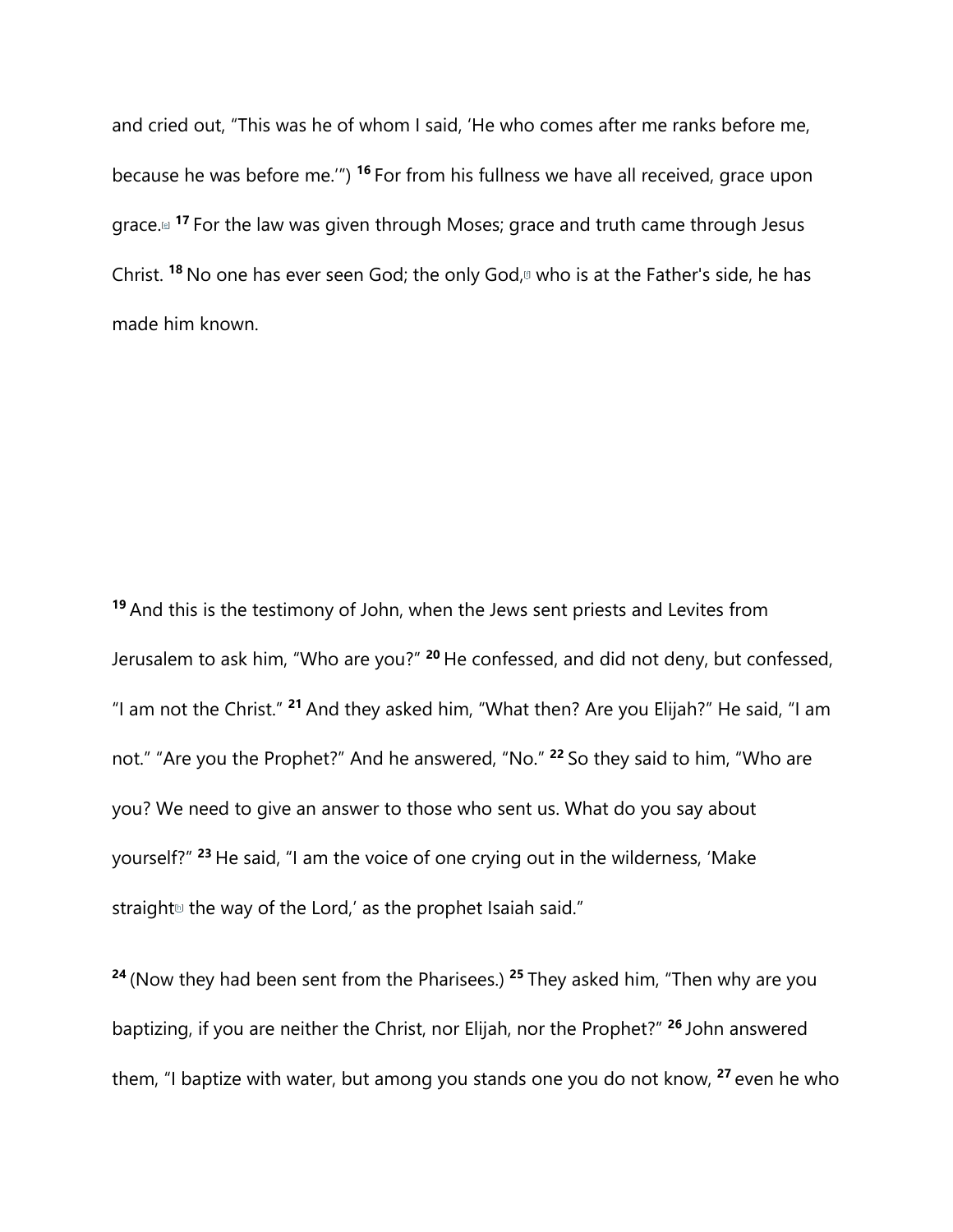comes after me, the strap of whose sandal I am not worthy to untie." **<sup>28</sup>** These things took place in Bethany across the Jordan, where John was baptizing.

**<sup>29</sup>** The next day he saw Jesus coming toward him, and said, "Behold, the Lamb of God, who takes away the sin of the world!<sup>30</sup> This is he of whom I said, 'After me comes a man who ranks before me, because he was before me.' **<sup>31</sup>** I myself did not know him, but for this purpose I came baptizing with water, that he might be revealed to Israel." **<sup>32</sup>** And John bore witness: "I saw the Spirit descend from heaven like a dove, and it remained on him. **<sup>33</sup>** I myself did not know him, but he who sent me to baptize with water said to me, 'He on whom you see the Spirit descend and remain, this is he who baptizes with the Holy Spirit.' **<sup>34</sup>** And I have seen and have borne witness that this is the Son of God."

**<sup>35</sup>** The next day again John was standing with two of his disciples, **<sup>36</sup>** and he looked at Jesus as he walked by and said, "Behold, the Lamb of God!" **<sup>37</sup>** The two disciples heard him say this, and they followed Jesus. **<sup>38</sup>** Jesus turned and saw them following and said to them, "What are you seeking?" And they said to him, "Rabbi" (which means Teacher), "where are you staying?" **<sup>39</sup>** He said to them, "Come and you will see." So they came and saw where he was staying, and they stayed with him that day, for it was about the tenth hour.<sup>[40</sup> One of the two who heard John speak and followed Jesus<sup>[k]</sup> was Andrew, Simon Peter's brother. **<sup>41</sup>** He first found his own brother Simon and said to him, "We have found the Messiah" (which means Christ). **<sup>42</sup>** He brought him to Jesus. Jesus looked at